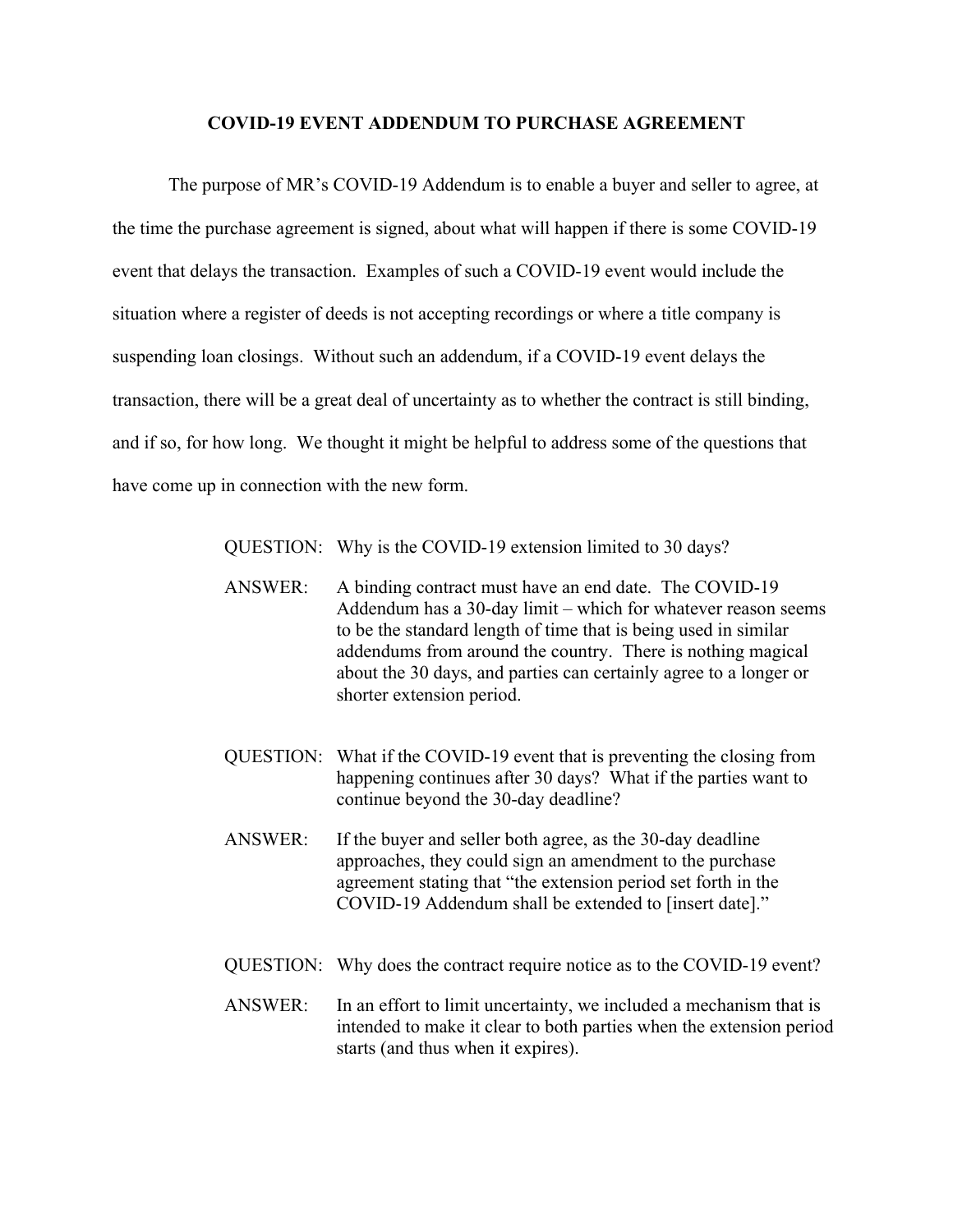- QUESTION: Why must the notice describe the event?
- ANSWER: Unless the parties identify the specific COVID-19 event, the parties will not necessarily agree as to when that event no longer exists. For example, if the event is that the register of deeds is closed and the register of deeds reopens, the parties can calculate the length of the extension period.
- QUESTION: In the event of a quarantine, should the seller or buyer be required to provide confirmation from his or her doctor?
- ANSWER: NO. Under no circumstances should anyone be asked to disclose medical information. Moreover, the question asks only about a quarantine. A person who is quarantined may or may not have Coronavirus.
- QUESTION: Does that mean that we have to take someone's word that they are quarantined?
- ANSWER: Yes. It seems unlikely that buyers and sellers will always be able to prove that they are quarantined. That being said, the extension is limited in time which hopefully would limit any misuse.
- QUESTION: If the purchase agreement terminates pursuant to the COVID-19 Addendum, do I need to get a mutual release of the EMD signed?
- ANSWER: The COVID-19 Addendum was set up so that brokers could handle the release of the EMD in accordance with their ordinary practice. Some brokers require a mutual release in all instances; others require a mutual release only where there has been a dispute. Brokers can follow their own policies when a purchase agreement terminates pursuant to the COVID-19 Addendum. (And, of course, the Occupational Code provision still applies. That is, a broker cannot release the EMD if the seller objects even if the buyer is clearly entitled to the EMD under the terms of the COVID-19 Addendum.)
- QUESTION: What if I don't want to use the MR COVID-19 Addendum? My franchisor has language that I would prefer to use.
- ANSWER: Obviously, no one is required to use MR's COVID-19 Addendum. There are any number of different addendums out there, and Realtors® are free to use any of those or draft their own.